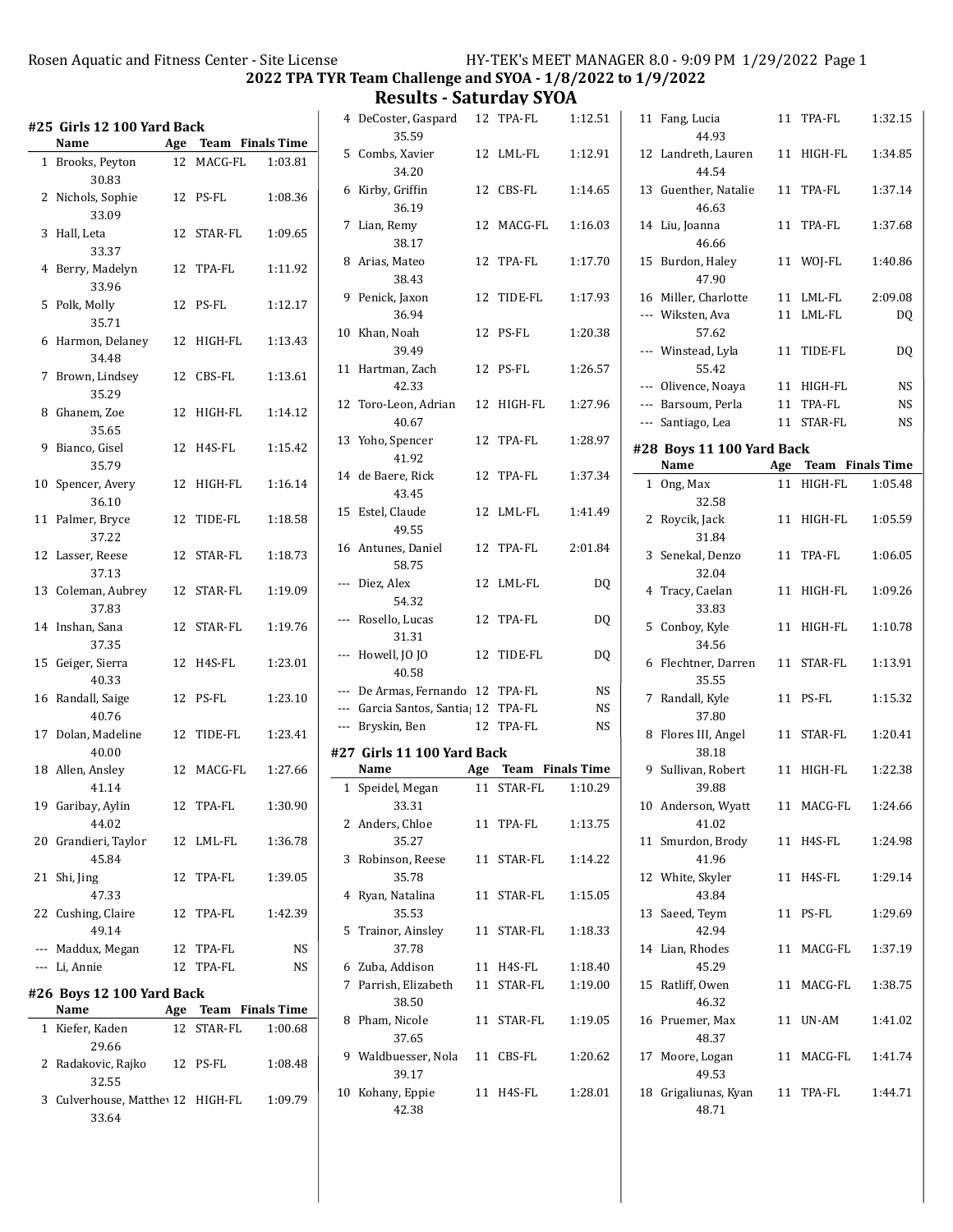$R$ icense  $HY-TEK's MEET MANAGER 8.0 - 9:09 PM 1/29/2022 Page 2$ 

2022 TPA TYR Team Challenge and SYOA - 1/8/2022 to 1/9/2022

|              |                             |     |                         | Rosen Aquatic and Fitness Center - Site Lice<br>2022 TPA |
|--------------|-----------------------------|-----|-------------------------|----------------------------------------------------------|
|              | (#28 Boys 11 100 Yard Back) |     |                         |                                                          |
|              | 19 Wang, Marc               | 11  | TPA-FL                  | 1:48.33                                                  |
|              | 52.25                       |     |                         |                                                          |
| 20           | Makki, Eyad                 | 11  | TPA-FL                  | 1:59.55                                                  |
|              | 57.00                       |     |                         |                                                          |
| ---          | Resetniks, Andrew           | 11  | STAR-FL                 | NS                                                       |
|              | #29 Girls 10 50 Yard Back   |     |                         |                                                          |
|              | Name                        | Age | <b>Team</b> Finals Time |                                                          |
| $\mathbf{1}$ | Perez, Mai                  | 10  | TMSC-FL                 | 32.42                                                    |
| 2            | Orchard, Bryn               | 10  | STAR-FL                 | 34.42                                                    |
| 3            | Barton, Jane                | 10  | STAR-FL                 | 35.43                                                    |
| 4            | Kodera, Avery               | 10  | HIGH-FL                 | 36.00                                                    |
| 5            | Polk, McKinnley             | 10  | PS-FL                   | 36.77                                                    |
| 6            | Toro-Leon, Paula            | 10  | HIGH-FL                 | 36.83                                                    |
| 7            | Wooten, Zoey                | 10  | STAR-FL                 | 37.27                                                    |
| 8            | Griffin, Kora               | 10  | HIGH-FL                 | 37.29                                                    |
| 9            | Arkins, Cami                | 10  | STAR-FL                 | 37.64                                                    |
| 10           | Leneis, Anna                | 10  | STAR-FL                 | 37.83                                                    |
| 11           | Menke, Maggie               | 10  | H4S-FL                  | 37.87                                                    |
| 12           | Beaver, Blake               | 10  | UN-HS-FL                | 38.05                                                    |
| 13           | Bolin, Chloe                | 10  | STAR-FL                 | 38.14                                                    |
| 14           | Hanna, Tina                 | 10  | STAR-FL                 | 38.64                                                    |
| 15           | Gadd, Caroline              | 10  | WOJ-FL                  | 38.96                                                    |
| 16           | Basile Micelli, Manu        | 10  | STAR-FL                 | 39.10                                                    |
| 17           | Holsenbeck, Aubri           | 10  | STAR-FL                 | 39.59                                                    |
| 18           | Boers, Greta                | 10  | STAR-FL                 | 40.50                                                    |
| 19           | Yorgey, Ella                | 10  | FFST-FL                 | 40.61                                                    |
| 20           | Broner, Liv                 | 10  | WOJ-FL                  | 41.50                                                    |
| 21           | Maldonado, Maryn            | 10  | HIGH-FL                 | 43.32                                                    |
| 22           | Geiger, McKenna             | 10  | H4S-FL                  | 44.60                                                    |
| 23           | Taliaferro, Sophia          | 10  | STAR-FL                 | 45.71                                                    |
| 24           | Tricano, Julianne           | 10  | H4S-FL                  | 45.93                                                    |
| 25           | Lou, Sophie                 | 10  | TPA-FL                  | 46.47                                                    |
| 26           | McArdle, Giada              | 10  | TPA-FL                  | 46.59                                                    |
| 27           | Adams-Willey, Ameli 10      |     | TPA-FL                  | 47.18                                                    |
| 28           | Borglund, Joelle            | 10  | TIDE-FL                 | 48.73                                                    |
| 29           | Grandieri, Baylee           | 10  | LML-FL                  | 50.39                                                    |

| --- Archey, Kate         | 10 TPA-FL | NS. |
|--------------------------|-----------|-----|
| #30 Boys 10 50 Yard Back |           |     |

|    | Name                  | Age |         | <b>Team</b> Finals Time |
|----|-----------------------|-----|---------|-------------------------|
|    | 1 McMeeking, Reef     | 10  | H4S-FL  | 30.64                   |
| 2  | Kaneaster, Ricky      | 10  | H4S-FL  | 33.96                   |
|    | 3 Jakubec, Lucas      | 10  | H4S-FL  | 35.22                   |
| 4  | Jaber, Lucas          | 10  | TPA-FL  | 38.43                   |
|    | 5 Gomez, Kike         | 10  | STAR-FL | 39.02                   |
|    | 6 Watson, Liam        | 10  | STAR-FL | 39.37                   |
| 7  | Jones, Bryson         | 10  | TIDE-FL | 40.00                   |
| 8  | Balls, Graham         | 10  | LML-FL  | 44.58                   |
| 9  | Schultz, Will         | 10  | H4S-FL  | 46.04                   |
| 10 | Allen, Logan          | 10  | MACG-FL | 47.85                   |
| 11 | Agnew, Max            | 10  | TPA-FL  | 47.91                   |
|    | 12 Arrindell, Gabriel | 10  | MACG-FL | 50.28                   |
| 13 | Schultz, Alan         | 10  | H4S-FL  | 51.19                   |
|    |                       |     |         |                         |

30 52.82 Yoho, Genevieve 10 TPA-FL --- Stinis, Sofia 10 LML-FL DQ

|       | <b>Results - Saturday SYOA</b>     |                 |                   |                    |  |
|-------|------------------------------------|-----------------|-------------------|--------------------|--|
| 14    | Li, Christian                      | 10 <sup>1</sup> | LML-FL            | 54.42              |  |
| 15    | Zipper, Remy                       | 10              | LML-FL            | 57.06              |  |
| 16    | Hardney, Noah                      | 10              | TPA-FL            | 1:49.48            |  |
| $---$ | Ghosh, Veer                        | 10              | TPA-FL            | NS                 |  |
| ---   | Adeney, Tommy                      | 10              | TIDE-FL           | NS                 |  |
|       | #31  Girls 9 50 Yard Back          |                 |                   |                    |  |
|       | Name                               | Age             | Team              | <b>Finals Time</b> |  |
| 1     | Campbell, Sienna                   | 9               | STAR-FL           | 36.26              |  |
| 2     | Dunaway, Emily                     | 9               | HIGH-FL           | 36.90              |  |
| 3     | Soares, Luisa                      | 9               | <b>STAR-FL</b>    | 38.01              |  |
| 4     | Supertino, Adela                   | 9               | TPA-FL            | 38.55              |  |
| 5     | Brooks, Olivia                     | 9               | MACG-FL           | 39.58              |  |
| 6     | Bonnell, Sloane                    | 9               | STAR-FL           | 40.20              |  |
| 7     | Bolin, Sadie                       | 9               | STAR-FL           | 41.18              |  |
| 8     | Flores, Leyla                      | 9               | STAR-FL           | 42.56              |  |
| 9     | Conlan, Syd                        | 9               | H4S-FL            | 42.67              |  |
| 10    | Lasoff, Maebry                     | 9               | WOJ-FL            | 43.67              |  |
| 11    | O'Keefe, Maya                      | 9               | H4S-FL            | 44.16              |  |
| 12    | Gomez, Valeria                     | 9               | STAR-FL           | 44.54              |  |
| 13    | Sivells, Kennedy                   | 9               | STAR-FL           | 46.02              |  |
| 14    | Rosello, Sophia                    | 9               | TPA-FL            | 51.64              |  |
| 15    | Blackwell, Abigail                 | 9               | TPA-FL            | 51.79              |  |
| 16    | Guenther, Jacqueline               | 9               | TPA-FL            | 53.71              |  |
| 17    | Mejia, Monica                      | 9               | WOJ-FL            | 53.94              |  |
| 18    | Limmer, Mia                        | 9               | PS-FL             | 55.28              |  |
| 19    | Antunes, Chloe                     | 9               | TPA-FL            | 1:07.30            |  |
| ---   | De Armas, Maria                    | 9               | TPA-FL            | NS                 |  |
|       |                                    |                 |                   |                    |  |
|       |                                    |                 |                   |                    |  |
|       | #32 Boys 9 50 Yard Back            |                 |                   |                    |  |
|       | Name                               | Age             | Team              | <b>Finals Time</b> |  |
| 1     | Maslianyi, Ivan                    | 9               | STAR-FL           | 32.70              |  |
| 2     | Bausher, Luca                      | 9               | STAR-FL           | 35.53              |  |
| 3     | Cimbala, Sam                       | 9               | H4S-FL            | 35.93              |  |
| 4     | Tannus, Dylan                      | 9               | STAR-FL           | 38.90              |  |
| 5     | Kollataj, Alexander                | 9               | FFST-FL           | 40.71              |  |
| 6     | Lemieux, Henry                     | 9               | STAR-FL           | 45.00              |  |
| 7     | White, Korben                      | 9               | H4S-FL            | 47.13              |  |
| 8     | Ratliff, Cole                      | 9               | MACG-FL           | 47.50              |  |
| 9     | Stokes, Tulley                     | 9               | MACG-FL           | 50.79              |  |
| 10    | Stewart, Caleb                     | 9               | LML-FL            | 1:03.33            |  |
| ---   | Breedlove, Carter                  | 9               | TPA-FL            | NS                 |  |
|       | #33  Girls 8 25 Yard Back          |                 |                   |                    |  |
|       | Name                               | Age             | Team              | <b>Finals Time</b> |  |
| 1     | Sundermeyer, Lily                  | 8               | STAR-FL           | 20.09              |  |
| 2     | Conboy, Kaitlyn                    | 8               | HIGH-FL           | 20.16              |  |
| 3     | Beaver, Tessa                      | 8               | UN-HS-FL          | 20.69              |  |
| 4     | Kaneaster, Marianne                | 8               | H4S-FL            | 22.05              |  |
| 5     | Kopcikova, Mia                     | 8               | FFST-FL           | 22.23              |  |
| 6     | Pruemer, Scarlett                  | 8               | UN-AM             | 22.62              |  |
| 7     | Adeney, Jillian                    | 8               | TIDE-FL           | 22.96              |  |
| 8     | Marron, Eleanor                    | 8               | TPA-FL            | 23.76              |  |
| 9     | Yorgey, Maddie                     | 8               | FFST-FL           | 24.34              |  |
| 10    | Browning, Hannah                   | 8               | TPA-FL            | 27.60              |  |
| 11    | Lehner, Rylee                      | 8               | LML-FL            | 29.94              |  |
| 12    | Tolos, Nychole<br>Simpson, Charlie | 8<br>8          | LML-FL<br>TIDE-FL | 30.80<br>DQ        |  |

|       | --- Antoine, Elle            | 8               | TPA-FL                  | NS        |
|-------|------------------------------|-----------------|-------------------------|-----------|
|       | #34 Boys 8 25 Yard Back      |                 |                         |           |
|       | Name                         | Age             | <b>Team</b> Finals Time |           |
| 1     | Hanna, Ryan                  | 8               | STAR-FL                 | 22.37     |
| 2     | McMeeking, Mavericl          | 8               | H4S-FL                  | 24.29     |
| 3     | Mejia, Ian                   | 8               | WOJ-FL                  | 24.90     |
| 4     | Olusanya, Sam                | 8               | WOJ-FL                  | 24.99     |
| 5     | Li, Sean                     | 8               | TPA-FL                  | 31.51     |
| ---   | Ghaly, Chris                 | 8               | TPA-FL                  | NS        |
| $---$ | Nelson Torres, Presto        | 8               | TPA-FL                  | NS        |
|       | #35 Girls U8 25 Yard Back    |                 |                         |           |
|       | Name                         | Age             | <b>Team</b> Finals Time |           |
| 1     | Broner, Elin                 | 7               | WOJ-FL                  | 25.13     |
| 2     | Smurdon, Michaela            | 6               | H4S-FL                  | 29.83     |
| 3     | Bilby, Amelia                | 7               | TIDE-FL                 | 30.87     |
| 4     | Lyon, Lucy                   | 6               | TPA-FL                  | 34.23     |
|       | --- Arcomone, Sophia         | 6               | TPA-FL                  | NS        |
|       | --- Archey, Lilly            | 6               | TPA-FL                  | NS        |
| ---   | Trinidad, Olivia             | 7               | TPA-FL                  | <b>NS</b> |
|       | #36 Boys U8 25 Yard Back     |                 |                         |           |
|       | Name                         | Age             | <b>Team</b> Finals Time |           |
| 1     | Cimbala, Matthew             | 7               | H4S-FL                  | 19.00     |
| 2     | Arseev, Dmitrii              | 7               | STAR-FL                 | 19.18     |
| 3     | Bonnell, Liam                | 7               | STAR-FL                 | 19.67     |
| 4     | Bolin, Harrison              | 7               | STAR-FL                 | 20.75     |
| 5     | Muldoon, Mason               | 7               | H4S-FL                  | 22.19     |
| 6     | May Jr., Chris               | 7               | TPA-FL                  | 22.77     |
| 7     | Bausher, Nico                | 6               | STAR-FL                 | 22.87     |
| 8     | Cox, Elijah                  | 7               | WOJ-FL                  | 25.39     |
| 9     | Ratliff, Ford                | 6               | MACG-FL                 | 27.39     |
| 10    | Michael, Colton              | 7               | LML-FL                  | 29.40     |
| 11    | Gadd, James                  | 6               | WOJ-FL                  | 37.31     |
| 12    | Chen, max                    | 7               | TPA-FL                  | 37.36     |
| 13    | Luber, Miles                 | 5               | TPA-FL                  | 37.38     |
| 14    | Wang, Gary                   | 6               | UN-TP-FL                | 39.93     |
| 15    | Cox, Bodhi                   | 5               | WOJ-FL                  | 47.98     |
| 16    | Chassagne, Naiden            | 6               | TPA-FL                  | 59.55     |
|       | Shenoy, Riaan                | $7\overline{ }$ | PS-FL                   | NS        |
|       | --- Breedlove, Grant         |                 | 6 TPA-FL                | <b>NS</b> |
|       | #37 Girls 12 100 Yard Breast |                 |                         |           |
|       | Name                         |                 | Age Team Finals Time    |           |
|       | 1 Nichols, Sophie<br>35.73   |                 | 12 PS-FL                | 1:15.21   |
| 2     | Palmer, Bryce                | 12              | TIDE-FL                 | 1:16.94   |
|       | 36.08                        |                 |                         |           |
| 3     | Spencer, Avery               | 12              | HIGH-FL                 | 1:18.27   |
| 4     | 37.63<br>Taliaferro, Bella   | 12              | STAR-FL                 | 1:19.75   |
|       | 38.38                        |                 |                         |           |
| 5     | Brooks, Peyton               | 12              | MACG-FL                 | 1:19.82   |
|       | 37.89                        |                 |                         |           |
| 6     | Dolan, Madeline              | 12              | TIDE-FL                 | 1:20.78   |
|       | 38.36                        |                 |                         |           |
| 7     | Ghanem, Zoe                  | 12              | HIGH-FL                 | 1:21.68   |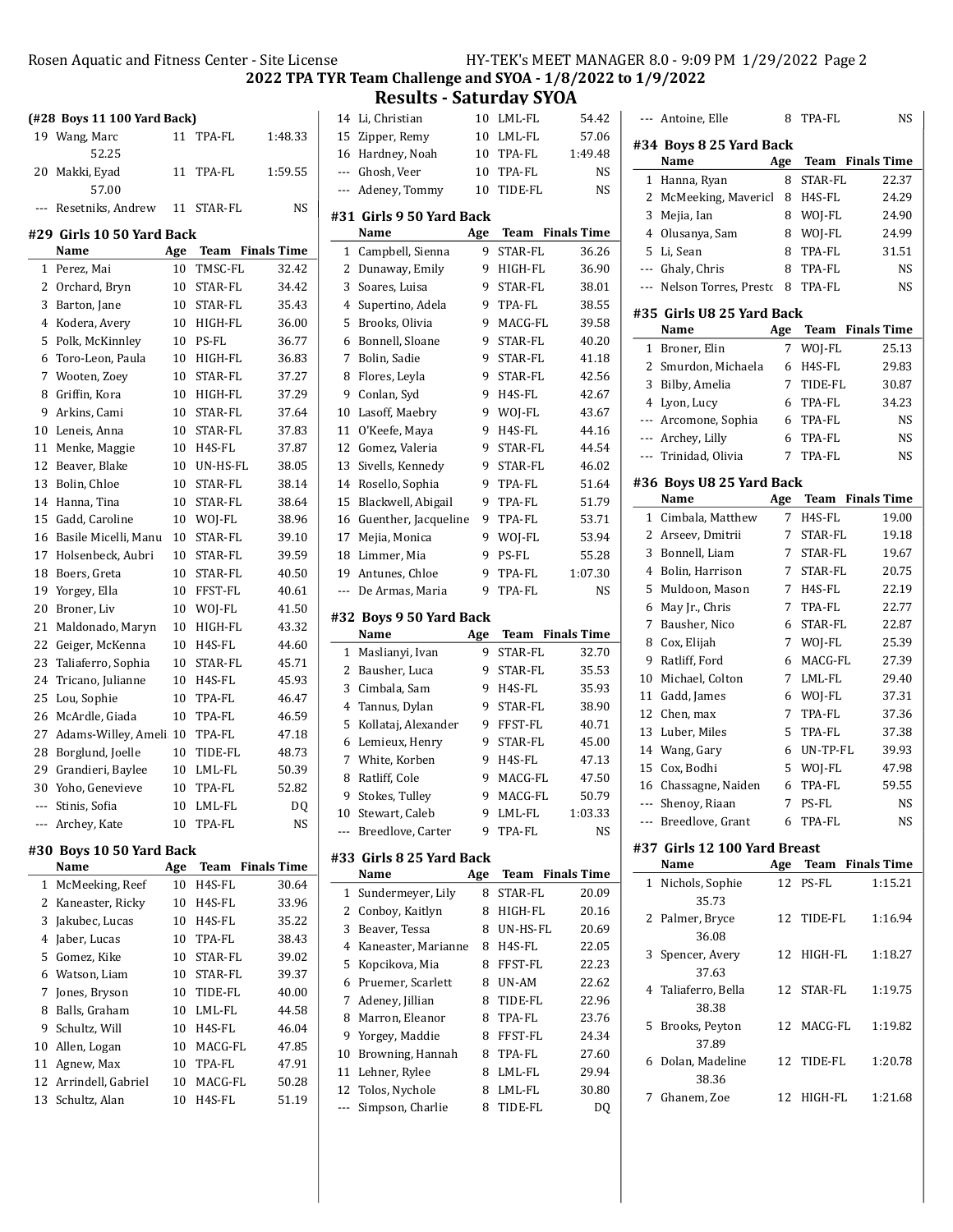Results - Saturday SYOA

|    | (#37 Girls 12 100 Yard Breast)                |    |                      |           |
|----|-----------------------------------------------|----|----------------------|-----------|
|    | 8 Polk, Molly                                 | 12 | PS-FL                | 1:24.26   |
|    | 40.14                                         |    |                      |           |
| 9  | Berry, Madelyn<br>40.10                       |    | 12 TPA-FL            | 1:26.61   |
| 10 | Coleman, Aubrey<br>43.18                      |    | 12 STAR-FL           | 1:31.29   |
| 11 | Harmon, Delaney<br>42.69                      | 12 | HIGH-FL              | 1:32.14   |
| 12 | Geiger, Sierra<br>44.28                       |    | 12 H4S-FL            | 1:34.87   |
| 13 | Garibay, Aylin<br>45.91                       |    | 12 TPA-FL            | 1:35.99   |
| 14 | Randall, Saige<br>44.76                       |    | 12 PS-FL             | 1:39.33   |
| 15 | Shi, Jing<br>49.57                            |    | 12 TPA-FL            | 1:43.69   |
|    | 16 Allen, Ansley<br>49.10                     |    | 12 MACG-FL           | 1:44.56   |
|    | 17 Cushing, Claire<br>49.72                   | 12 | TPA-FL               | 1:51.71   |
|    | --- Maddux, Megan                             |    | 12 TPA-FL            | <b>NS</b> |
|    | --- Li. Annie                                 |    | 12 TPA-FL            | <b>NS</b> |
|    | #38 Boys 12 100 Yard Breast                   |    |                      |           |
|    | Name                                          |    | Age Team Finals Time |           |
| 1  | Mendez, David<br>33.89                        | 12 | STAR-FL              | 1:11.16   |
| 2  | Malcolm, Will<br>34.46                        |    | 12 STAR-FL           | 1:13.00   |
| 3  | Mendez, Daniel<br>35.96                       |    | 12 STAR-FL           | 1:16.50   |
|    | 4 Rosello, Lucas<br>35.92                     |    | 12 TPA-FL            | 1:16.60   |
|    | 5 Lian, Remy                                  |    | 12 MACG-FL           | 1:20.02   |
|    | 6 Culverhouse, Matthe <sup>1</sup> 12 HIGH-FL |    |                      | 1:20.57   |
| 7  | 38.87<br>Radakovic, Rajko                     |    | 12 PS-FL             | 1:21.93   |
|    | 38.58                                         |    |                      |           |
| 8  | Arias, Mateo<br>42.38                         | 12 | TPA-FL               | 1:25.75   |
| 9  | Kirby, Griffin<br>41.46                       |    | 12 CBS-FL            | 1:28.09   |
| 10 | DeCoster, Gaspard<br>41.84                    |    | 12 TPA-FL            | 1:28.56   |
| 11 | Combs, Xavier<br>43.37                        |    | 12 LML-FL            | 1:31.30   |
| 12 | Khan, Noah<br>45.13                           | 12 | PS-FL                | 1:34.06   |
|    | 13 Toro-Leon, Adrian<br>45.24                 | 12 | HIGH-FL              | 1:39.13   |
| 14 |                                               |    |                      |           |
|    | Penick, Jaxon<br>47.01                        | 12 | TIDE-FL              | 1:39.37   |
| 15 | Hartman, Zach<br>48.25                        |    | 12 PS-FL             | 1:48.13   |

|              | 17 Antunes, Daniel                   | 12              | TPA-FL               | 1:55.64   |
|--------------|--------------------------------------|-----------------|----------------------|-----------|
|              | 18 Yoho, Spencer                     | 12              | TPA-FL               | 1:59.04   |
|              | 54.28                                |                 |                      |           |
| 19           | Estel, Claude                        | 12              | LML-FL               | 2:03.88   |
|              | 57.10                                |                 |                      |           |
| 20           | Diez, Alex<br>1:02.65                | 12 <sup>2</sup> | LML-FL               | 2:17.52   |
|              | --- de Baere, Rick                   | 12              | TPA-FL               | DQ        |
|              | 1:03.22                              |                 |                      |           |
|              | --- De Armas, Fernando 12 TPA-FL     |                 |                      | <b>NS</b> |
|              | --- Bryskin, Ben                     |                 | 12 TPA-FL            | <b>NS</b> |
|              | --- Garcia Santos, Santia; 12 TPA-FL |                 |                      | NS        |
|              | #39 Girls 11 100 Yard Breast         |                 |                      |           |
|              | Name                                 |                 | Age Team Finals Time |           |
| $\mathbf{1}$ | Speidel, Megan                       | 11              | STAR-FL              | 1:18.89   |
|              | 37.73                                |                 |                      |           |
| 2            | Ryan, Natalina<br>42.26              |                 | 11 STAR-FL           | 1:28.85   |
| 3            | Parrish, Elizabeth<br>42.22          | 11              | STAR-FL              | 1:29.18   |
| 4            | Kohany, Eppie<br>42.61               | 11              | H4S-FL               | 1:29.58   |
| 5            | Robinson, Reese<br>42.45             | 11              | STAR-FL              | 1:30.99   |
|              | 6 Anders, Chloe<br>43.96             | 11              | TPA-FL               | 1:31.85   |
| 7            | Zuba, Addison                        | 11              | H4S-FL               | 1:33.33   |
| 8            | 44.34<br>Pham, Nicole<br>44.09       | 11              | STAR-FL              | 1:33.53   |
| 9.           | Power, Annabelle<br>44.08            | 11              | H4S-FL               | 1:34.10   |
|              | 10 Guenther, Natalie                 |                 | 11 TPA-FL            | 1:35.51   |
| 11           | Waldbuesser, Nola                    |                 | 11 CBS-FL            | 1:36.47   |
|              | 45.45                                |                 |                      |           |
| 12           | Trainor, Ainsley<br>47.79            | 11              | STAR-FL              | 1:39.85   |
| 13           | Fang, Lucia<br>51.49                 | 11              | TPA-FL               | 1:44.55   |
| 14           | Liu, Joanna<br>49.62                 | 11              | TPA-FL               | 1:45.83   |
| 15           | Street, Olivia<br>49.21              | 11              | CBS-FL               | 1:46.47   |
| 16           | Landreth, Lauren                     | 11              | HIGH-FL              | 1:52.11   |
| 17           | Burdon, Haley                        | 11              | WOJ-FL               | 1:54.92   |
|              | 52.92                                |                 |                      |           |
| 18           | Miller, Charlotte<br>1:09.04         | 11              | LML-FL               | 2:28.15   |
|              | --- Winstead, Lyla<br>1:00.34        | 11              | TIDE-FL              | DQ        |
|              | --- Wiksten, Ava<br>1:02.46          | 11              | LML-FL               | DQ        |
|              | --- Olivence, Noaya                  | 11              | HIGH-FL              | NS        |
|              | Barsoum, Perla                       | 11              | TPA-FL               | NS        |
|              |                                      |                 |                      |           |

|                | #40 Boys 11 100 Yard Breast  |     |                         |         |
|----------------|------------------------------|-----|-------------------------|---------|
|                | Name                         |     | Age Team Finals Time    |         |
|                | 1 Conboy, Kyle<br>38.16      | 11  | HIGH-FL                 | 1:18.58 |
| 2              | Tracy, Caelan<br>37.64       | 11  | HIGH-FL                 | 1:19.07 |
| 3              | Senekal, Denzo<br>42.06      | 11  | TPA-FL                  | 1:26.61 |
| 4              | Roycik, Jack<br>41.66        | 11  | HIGH-FL                 | 1:27.46 |
|                | 5 Ong, Max                   |     | 11 HIGH-FL              | 1:27.64 |
|                | 6 Flechtner, Darren<br>43.34 | 11  | STAR-FL                 | 1:30.36 |
| $\overline{7}$ | Anderson, Wyatt<br>44.22     | 11  | MACG-FL                 | 1:32.43 |
| 8              | Randall, Kyle<br>44.79       | 11  | PS-FL                   | 1:36.11 |
| 9              | Flores III, Angel<br>45.44   | 11  | STAR-FL                 | 1:38.17 |
| 10             | Ratliff, Owen<br>47.75       | 11  | MACG-FL                 | 1:40.83 |
| 11             | Smurdon, Brody<br>50.04      | 11  | H4S-FL                  | 1:42.31 |
| 12             | Sullivan, Robert<br>47.69    | 11  | HIGH-FL                 | 1:43.22 |
| 13             | Gerkin, Tommy<br>47.18       | 11  | FFST-FL                 | 1:43.47 |
|                | 14 White, Skyler<br>49.62    | 11  | H4S-FL                  | 1:48.34 |
|                | 15 Moore, Logan              | 11  | MACG-FL                 | 1:53.74 |
|                | 16 Wang, Marc<br>54.71       | 11  | TPA-FL                  | 1:56.55 |
| 17             | Pruemer, Max<br>1:00.99      | 11  | UN-AM                   | 2:08.69 |
| 18             | Grigaliunas, Kyan<br>1:10.10 | 11  | TPA-FL                  | 2:28.78 |
| ---            | Saeed, Teym<br>55.32         | 11  | PS-FL                   | DQ      |
|                | --- Makki, Eyad<br>1:03.93   | 11  | TPA-FL                  | DQ      |
|                | #41 Girls 10 50 Yard Breast  |     |                         |         |
|                | Name                         | Age | <b>Team</b> Finals Time |         |
| 1              | Leneis, Anna                 | 10  | STAR-FL                 | 39.32   |
| 2              | Polk, McKinnley              | 10  | PS-FL                   | 40.27   |
| 3              | Perez, Mai                   | 10  | TMSC-FL                 | 40.79   |
| 4              | Barton, Jane                 | 10  | STAR-FL                 | 41.52   |
| 5              | Toro-Leon, Paula             | 10  | HIGH-FL                 | 42.93   |
| 6              | Bolin, Chloe                 | 10  | STAR-FL                 | 43.14   |
| 7              | Beaver, Blake                | 10  | UN-HS-FL                | 43.51   |
| 8              | Griffin, Kora                | 10  | HIGH-FL                 | 44.83   |
| 9              | Kodera, Avery                | 10  | HIGH-FL                 | 45.60   |
| 10             | Geiger, McKenna              | 10  | H4S-FL                  | 46.18   |
| 11             | Basile Micelli, Manu         | 10  | STAR-FL                 | 46.28   |
| 12             | Arkins, Cami                 | 10  | STAR-FL                 | 46.44   |
| 13             | Orchard, Bryn                | 10  | STAR-FL                 | 47.05   |
| 14             | Menke, Maggie                | 10  | H4S-FL                  | 47.76   |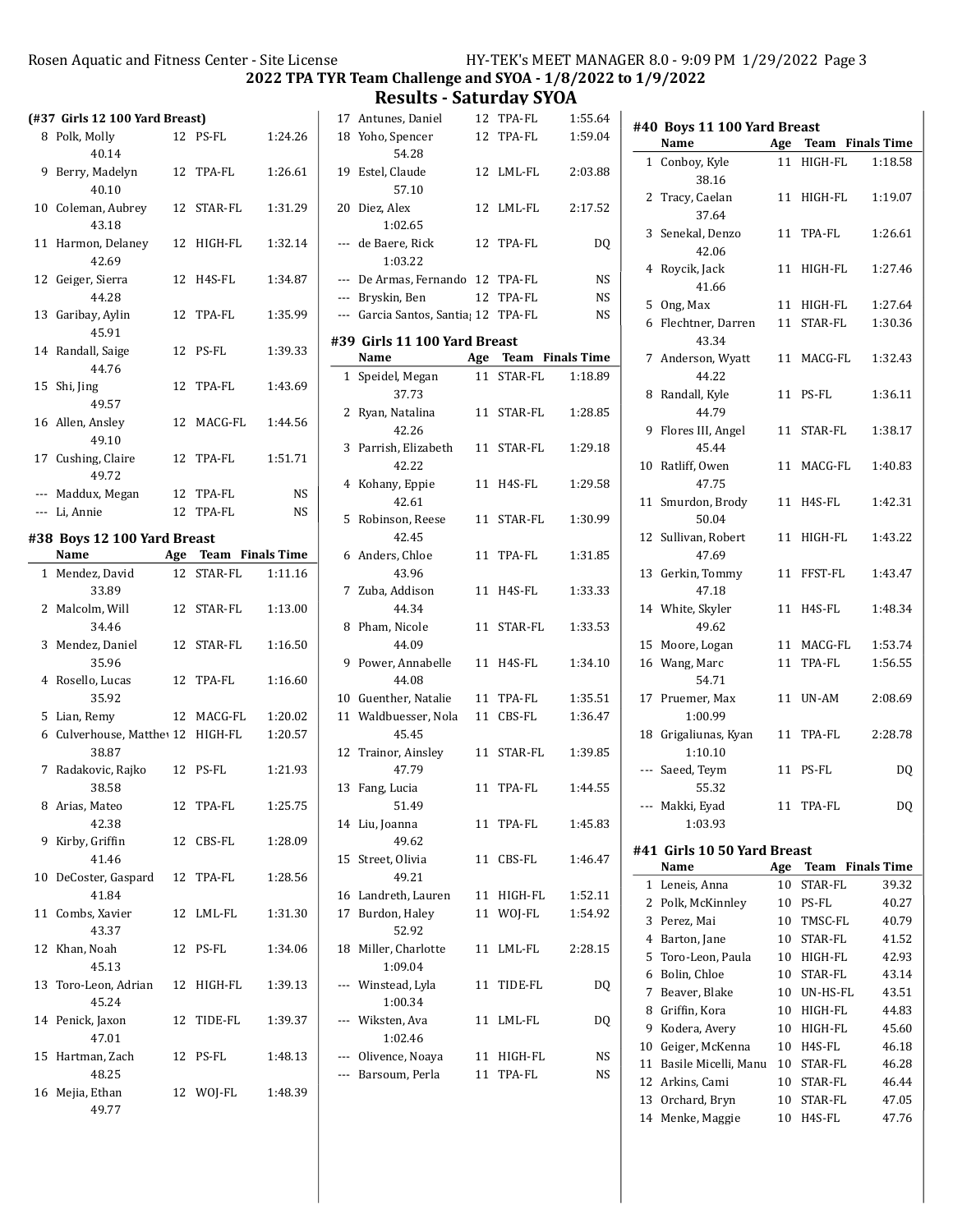# **Results - Saturday SYOA**<br>tunes. Chloe 9 TPA-FL

| $($ #41 $\,$ Girls 10 50 Yard Breast $)$ |     |  |
|------------------------------------------|-----|--|
| 15 Hanna Tina                            | 10S |  |

| 15 | Hanna, Tina               | 10 | STAR-FL | 48.11     |
|----|---------------------------|----|---------|-----------|
|    | 16 Wooten, Zoey           | 10 | STAR-FL | 48.90     |
| 17 | Holsenbeck, Aubri         | 10 | STAR-FL | 49.39     |
| 18 | Paschen, Rachel           | 10 | LML-FL  | 49.44     |
| 19 | Yorgey, Ella              | 10 | FFST-FL | 49.95     |
| 20 | Boers, Greta              | 10 | STAR-FL | 50.01     |
|    | 21 Taliaferro, Sophia     | 10 | STAR-FL | 50.43     |
|    | 22 Maldonado, Maryn       | 10 | HIGH-FL | 50.94     |
|    | 23 Borglund, Joelle       | 10 | TIDE-FL | 55.39     |
|    | 24 McArdle, Giada         | 10 | TPA-FL  | 56.31     |
|    | 25 Yoho, Genevieve        | 10 | TPA-FL  | 1:00.05   |
|    | 26 Adams-Willey, Ameli 10 |    | TPA-FL  | 1:05.20   |
|    | --- Lou, Sophie           | 10 | TPA-FL  | DO        |
|    | --- Archey, Kate          | 10 | TPA-FL  | <b>NS</b> |

## #42 Boys 10 50 Yard Breast

|     | Name               | Age | Team    | <b>Finals Time</b> |
|-----|--------------------|-----|---------|--------------------|
| 1   | McMeeking, Reef    | 10  | H4S-FL  | 34.28              |
| 2   | Kaneaster, Ricky   | 10  | H4S-FL  | 39.89              |
| 3   | Jakubec, Lucas     | 10  | H4S-FL  | 39.98              |
| 4   | Gomez, Kike        | 10  | STAR-FL | 42.05              |
| 5   | Balls, Graham      | 10  | LML-FL  | 45.90              |
| 6   | Watson, Liam       | 10  | STAR-FL | 46.23              |
| 7   | Agnew, Max         | 10  | TPA-FL  | 50.87              |
| 8   | Jones, Bryson      | 10  | TIDE-FL | 51.43              |
| 9   | Arrindell, Gabriel | 10  | MACG-FL | 51.65              |
| 10  | Zipper, Remy       | 10  | LML-FL  | 56.92              |
| 11  | Li, Christian      | 10  | LML-FL  | 57.79              |
| 12  | Schultz, Alan      | 10  | H4S-FL  | 57.88              |
| 13  | Tolos, Nolan       | 10  | LML-FL  | 59.00              |
| 14  | Allen, Logan       | 10  | MACG-FL | 1:00.16            |
| 15  | Schultz, Will      | 10  | H4S-FL  | 1:01.89            |
| 16  | Hardney, Noah      | 10  | TPA-FL  | 1:24.36            |
| --- | Jaber, Lucas       | 10  | TPA-FL  | DQ                 |
| --- | Ghosh, Veer        | 10  | TPA-FL  | NS                 |
| --- | Adeney, Tommy      | 10  | TIDE-FL | <b>NS</b>          |

## #43 Girls 9 50 Yard Breast

|    | Name                 | Age | Team           | <b>Finals Time</b> |
|----|----------------------|-----|----------------|--------------------|
| 1  | Dunaway, Emily       | 9   | HIGH-FL        | 40.82              |
| 2  | Soares, Luisa        | 9   | STAR-FL        | 41.59              |
| 3  | Campbell, Sienna     | 9   | STAR-FL        | 41.83              |
| 4  | Bonnell, Sloane      | 9   | STAR-FL        | 43.11              |
| 5  | Bolin, Sadie         | 9   | STAR-FL        | 44.12              |
| 6  | Brooks, Olivia       | 9   | MACG-FL        | 46.37              |
| 7  | Blackwell, Abigail   | 9   | TPA-FL         | 47.34              |
| 8  | Guenther, Jacqueline | 9   | TPA-FL         | 47.42              |
| 9  | Gomez, Valeria       | 9   | STAR-FL        | 48.92              |
| 10 | Berry, Anya          | 9   | TPA-FL         | 50.14              |
| 11 | Flores, Leyla        | 9   | <b>STAR-FL</b> | 51.60              |
| 12 | Rosello, Sophia      | 9   | TPA-FL         | 52.13              |
| 13 | Supertino, Adela     | 9   | TPA-FL         | 52.52              |
| 14 | Sivells, Kennedy     | 9   | STAR-FL        | 52.61              |
| 15 | Conlan, Syd          | 9   | H4S-FL         | 53.17              |
| 16 | Limmer, Mia          | 9   | PS-FL          | 1:07.05            |
| 17 | O'Keefe, Maya        | 9   | H4S-FL         | 1:13.26            |

|                | --- Antunes, Chloe                  | 9      | TPA-FL               | DQ                      |
|----------------|-------------------------------------|--------|----------------------|-------------------------|
|                | --- De Armas, Maria                 | 9      | TPA-FL               | NS                      |
|                |                                     |        |                      |                         |
|                | #44 Boys 9 50 Yard Breast<br>Name   | Age    |                      | <b>Team</b> Finals Time |
| 1              | Maslianyi, Ivan                     | 9      | STAR-FL              | 39.40                   |
| 2              | Cimbala, Sam                        | 9      | H4S-FL               | 39.67                   |
| 3              | Bausher, Luca                       | 9      | STAR-FL              | 43.04                   |
| 4              | Kollataj, Alexander                 | 9      | FFST-FL              | 47.60                   |
| 5              | Lemieux, Henry                      | 9      | STAR-FL              | 48.54                   |
| 6              | Tannus, Dylan                       | 9      | STAR-FL              | 51.46                   |
| 7              | White, Korben                       | 9      | H4S-FL               | 54.90                   |
| 8              | Ratliff, Cole                       | 9      | MACG-FL              | 57.30                   |
| $---$          | Stewart, Caleb                      | 9      | LML-FL               | DQ                      |
| ---            | Breedlove, Carter                   | 9      | TPA-FL               | NS                      |
|                |                                     |        |                      |                         |
|                | #45 Girls 8 25 Yard Breast          |        |                      |                         |
|                | Name                                | Age    |                      | <b>Team</b> Finals Time |
| 1              | Sundermeyer, Lily                   | 8      | STAR-FL              | 23.15                   |
| 2              | Kopcikova, Mia                      | 8      | FFST-FL              | 23.93                   |
| 3              | Conboy, Kaitlyn                     | 8      | HIGH-FL              | 24.48                   |
| 4              | Kaneaster, Marianne                 | 8      | H4S-FL               | 26.13                   |
| 5              | Adeney, Jillian                     | 8      | TIDE-FL              | 26.86                   |
| 6              | Pruemer, Scarlett                   | 8      | UN-AM                | 27.34                   |
| 7              | Beaver, Tessa                       | 8      | UN-HS-FL             | 27.81                   |
| 8              | Simpson, Charlie                    | 8      | TIDE-FL              | 31.18                   |
| 9              | Tolos, Nychole                      | 8      | LML-FL               | 34.45                   |
| 10             | Browning, Hannah                    | 8      | TPA-FL               | 35.44                   |
| 11             | Marron, Eleanor                     | 8      | TPA-FL               | 35.63                   |
| ---            | Lehner, Rylee                       | 8      | LML-FL               | DQ                      |
| ---            | Yorgey, Maddie                      | 8      | FFST-FL              | DQ                      |
| ---            | Antoine, Elle                       | 8      | TPA-FL               | NS                      |
|                | #46 Boys 8 25 Yard Breast           |        |                      |                         |
|                | Name                                | Age    |                      | <b>Team</b> Finals Time |
| 1              | Olusanya, Sam                       | 8      | WOJ-FL               | 24.46                   |
| 2              | Hanna, Ryan                         | 8      | STAR-FL              | 26.92                   |
| 3              | McMeeking, Mavericl                 | 8      | H4S-FL               | 27.06                   |
| $\overline{4}$ | Tricano, Michael                    | 8      | H4S-FL               | 29.03                   |
| 5              | Li, Sean                            | 8      | TPA-FL               | 30.53                   |
|                | --- Ghaly, Chris                    | 8      | TPA-FL               | <b>NS</b>               |
|                | Nelson Torres, Presto 8             |        | TPA-FL               | NS                      |
|                | #47  Girls U8 25 Yard Breast        |        |                      |                         |
|                | Name                                | Age    | Team Finals Time     |                         |
| 1              | Smurdon, Michaela                   |        | 6 H4S-FL             | 39.14                   |
|                | --- Lyon, Lucy                      | 6      | TPA-FL               | DO                      |
|                | --- Bilby, Amelia                   | 7      | TIDE-FL              | DQ                      |
|                | --- Arcomone, Sophia                | 6      | <b>TPA-FL</b>        | NS                      |
|                | --- Archey, Lilly                   | 6      | TPA-FL               | NS                      |
|                | --- Trinidad, Olivia                | 7      | TPA-FL               | NS                      |
|                |                                     |        |                      |                         |
|                | #48 Boys U8 25 Yard Breast          |        |                      |                         |
|                | Name                                |        | Age Team Finals Time |                         |
| 1<br>2         | Cimbala, Matthew                    | 7      | H4S-FL               | 23.25                   |
|                |                                     |        |                      |                         |
|                | Arseev, Dmitrii                     | 7      | STAR-FL              | 23.40                   |
| 3              | Bonnell, Liam                       | 7      | STAR-FL              | 25.32                   |
| 4<br>5         | Muldoon, Mason<br>Chassagne, Naiden | 7<br>6 | H4S-FL<br>TPA-FL     | 25.57<br>1:15.84        |

|     | --- Luber, Miles                              | 5               | TPA-FL                  | DQ        |
|-----|-----------------------------------------------|-----------------|-------------------------|-----------|
|     | --- Michael, Colton                           | 7               | LML-FL                  | DQ        |
|     | --- Chen, max                                 | 7               | TPA-FL                  | DQ        |
| --- | Wang, Gary                                    | 6               | UN-TP-FL                | DQ        |
| --- | Bolin, Harrison                               | 7               | STAR-FL                 | DQ        |
|     | --- May Jr., Chris                            | $7\overline{ }$ | TPA-FL                  | DQ        |
| --- | Ratliff, Ford                                 | 6               | MACG-FL                 | DQ        |
|     | --- Shenoy, Riaan                             | 7               | PS-FL                   | <b>NS</b> |
|     | --- Bausher, Nico                             | 6               | STAR-FL                 | NS        |
|     | #49 Girls 12 100 Yard Fly                     |                 |                         |           |
|     | Name                                          | Age             | <b>Team</b> Finals Time |           |
| 1   | Brooks, Peyton<br>29.62                       | 12              | MACG-FL                 | 1:03.89   |
| 2   | Nichols, Sophie<br>32.51                      | 12              | PS-FL                   | 1:08.56   |
| 3   | Hall, Leta<br>32.69                           | 12              | STAR-FL                 | 1:08.87   |
| 4   | Spencer, Avery<br>33.23                       | 12              | HIGH-FL                 | 1:10.67   |
| 5   | Taliaferro, Bella<br>34.18                    | 12              | STAR-FL                 | 1:11.90   |
| 6   | Polk, Molly<br>34.98                          | 12              | PS-FL                   | 1:13.56   |
| 7   | Ghanem, Zoe<br>34.65                          | 12              | HIGH-FL                 | 1:15.45   |
| 8   | Palmer, Bryce<br>34.19                        | 12              | TIDE-FL                 | 1:15.50   |
| 9   | Brown, Lindsey<br>35.21                       | 12              | CBS-FL                  | 1:16.78   |
| 10  | Inshan, Sana<br>37.05                         | 12              | STAR-FL                 | 1:20.95   |
| 11  | Harmon, Delaney<br>35.08                      | 12              | HIGH-FL                 | 1:21.93   |
| 12  | Geiger, Sierra<br>36.21                       | 12              | H4S-FL                  | 1:22.66   |
| 13  | Dolan, Madeline<br>37.92                      | 12              | TIDE-FL                 | 1:27.06   |
|     | 14 Lasser, Reese<br>39.53                     | 12              | <b>STAR-FL</b>          | 1:27.57   |
|     | 15 Randall, Saige<br>37.62                    | 12              | PS-FL                   | 1:28.90   |
| 16  | Garibay, Aylin<br>39.61                       | 12              | TPA-FL                  | 1:29.13   |
|     | 17 Grandieri, Taylor<br>44.92                 |                 | 12 LML-FL               | 1:43.39   |
|     | 18 Shi, Jing                                  |                 | 12 TPA-FL               | 1:45.51   |
|     | 19 Allen, Ansley<br>48.66                     |                 | 12 MACG-FL              | 1:48.42   |
|     | 20 Cushing, Claire<br>47.83                   | 12              | TPA-FL                  | 2:00.65   |
|     | --- Maddux, Megan<br>#50 Boys 12 100 Yard Fly |                 | 12 TPA-FL               | NS        |
|     | Name                                          |                 | Age Team Finals Time    |           |
|     | 1 Mendez, David                               |                 | 12 STAR-FL              | 59.98     |
|     | 28.50                                         |                 |                         |           |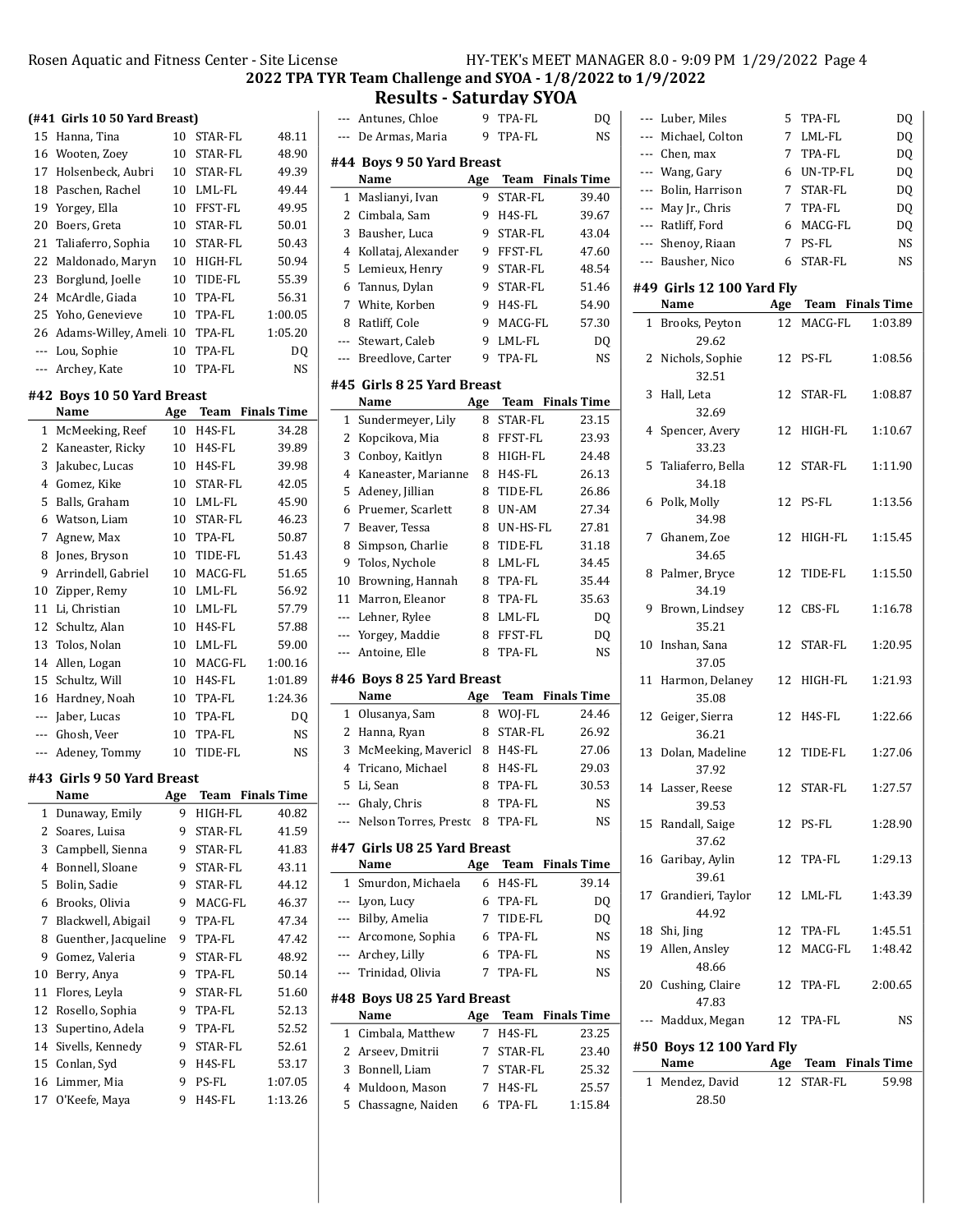Results - Saturday SYOA

|    | Rosen Aquatic and Fitness Center - Site Lice         |    |                | <b>2022 TPA</b> |
|----|------------------------------------------------------|----|----------------|-----------------|
|    | (#50 Boys 12 100 Yard Fly)                           |    |                |                 |
|    | 2 Kiefer, Kaden<br>30.38                             | 12 | <b>STAR-FL</b> | 1:02.44         |
|    | 3 Mendez, Daniel<br>30.56                            |    | 12 STAR-FL     | 1:04.55         |
|    | 4 Culverhouse, Matthe <sup>12</sup> HIGH-FL<br>33.21 |    |                | 1:09.52         |
| 5  | Rosello, Lucas<br>31.63                              | 12 | TPA-FL         | 1:10.11         |
| 6  | Radakovic, Rajko<br>32.66                            | 12 | PS-FL          | 1:10.47         |
| 7  | Lian, Remy<br>32.86                                  | 12 | MACG-FL        | 1:10.56         |
| 8  | Kirby, Griffin<br>34.36                              | 12 | CBS-FL         | 1:12.45         |
|    | 9 Malcolm, Will<br>34.32                             | 12 | STAR-FL        | 1:13.99         |
| 10 | DeCoster, Gaspard<br>34.65                           | 12 | TPA-FL         | 1:16.10         |
|    | 11 Arias, Mateo                                      |    | 12 TPA-FL      | 1:19.21         |
| 12 | Penick, Jaxon<br>40.62                               | 12 | TIDE-FL        | 1:31.06         |
| 13 | Hartman, Zach<br>41.00                               | 12 | PS-FL          | 1:37.51         |
|    | 14 Howell, JO JO<br>44.87                            | 12 | TIDE-FL        | 1:37.64         |
| 15 | Toro-Leon, Adrian<br>42.61                           | 12 | HIGH-FL        | 1:38.24         |
|    | 16 Yoho, Spencer<br>53.10                            | 12 | TPA-FL         | 1:48.88         |
|    | 17 de Baere, Rick                                    | 12 | <b>TPA-FL</b>  | 1:49.73         |

# 53.99 #51 Girls 11 100 Yard Fly

50.31

| Name                     | Age | <b>Team</b> Finals Time |         |
|--------------------------|-----|-------------------------|---------|
| 1 Speidel, Megan         |     | 11 STAR-FL              | 1:13.79 |
| 33.97                    |     |                         |         |
| 2 Ryan, Natalina         |     | 11 STAR-FL              | 1:16.67 |
| 3 Anders, Chloe          |     | 11 TPA-FL               | 1:19.60 |
| 36.70                    |     |                         |         |
| 4 Kohany, Eppie          |     | 11 H4S-FL               | 1:26.27 |
| 39.47                    |     |                         |         |
| 5 Waldbuesser, Nola      |     | 11 CBS-FL               | 1:29.08 |
| 39.82                    |     |                         |         |
| 6 Guenther, Natalie      |     | 11 TPA-FL               | 1:55.33 |
| 50.57                    |     |                         |         |
| 7 Winstead, Lyla         |     | 11 TIDE-FL              | 2:23.77 |
| 1:05.98                  |     |                         |         |
| Olivence, Noava          |     | 11 HIGH-FL              | NS      |
| #52 Boys 11 100 Yard Fly |     |                         |         |
| Name                     |     | Age Team Finals Time    |         |
| 1 Conboy, Kyle           | 11  | HIGH-FL                 | 1:04.27 |
| 30.60                    |     |                         |         |
|                          |     |                         |         |

18 1:55.45 Estel, Claude 12 LML-FL

| 2              | Roycik, Jack                 | 11       | HIGH-FL                 | 1:06.36  |
|----------------|------------------------------|----------|-------------------------|----------|
|                | 30.93                        |          |                         |          |
| 3              | Tracy, Caelan<br>33.88       | 11       | HIGH-FL                 | 1:09.27  |
| 4              | Senekal, Denzo               | 11       | TPA-FL                  | 1:12.86  |
|                | 34.76                        |          |                         |          |
| 5              | Flechtner, Darren            | 11       | STAR-FL                 | 1:15.28  |
|                | 34.84                        |          |                         |          |
| 6              | Ong, Max                     | 11       | HIGH-FL                 | 1:16.84  |
|                | 35.79                        |          |                         |          |
| 7              | Randall, Kyle                | 11       | PS-FL                   | 1:21.30  |
| 8              | Resetniks, Andrew            | 11       | STAR-FL                 | 1:23.14  |
|                | 38.13                        |          |                         |          |
| 9              | Smurdon, Brody               | 11       | H4S-FL                  | 1:31.85  |
|                | 42.70                        |          |                         |          |
|                | 10 Anderson, Wyatt           | 11       | MACG-FL                 | 1:32.93  |
|                | 42.21                        |          |                         |          |
| 11             | White, Skyler                | 11       | H4S-FL                  | 1:50.56  |
|                | 51.11                        |          |                         |          |
|                | --- Wang, Marc               | 11       | TPA-FL                  | DQ       |
|                | 1:02.75                      |          |                         |          |
| ---            | Lian, Rhodes                 | 11       | MACG-FL                 | NS       |
|                | #53 Girls 10 50 Yard Fly     |          |                         |          |
|                | Name                         | Age      | <b>Team</b> Finals Time |          |
| 1              | Perez, Mai                   | 10       | TMSC-FL                 | 31.38    |
| 2              | Polk, McKinnley              | 10       | PS-FL                   | 34.00    |
| 3              | Wooten, Zoey                 | 10       | STAR-FL                 | 35.45    |
| $\overline{4}$ | Kodera, Avery                | 10       | HIGH-FL                 | 35.63    |
| 5              | Orchard, Bryn                |          |                         |          |
|                |                              | 10       | STAR-FL                 | 36.04    |
| 6              | Toro-Leon, Paula             | 10       | HIGH-FL                 | 36.10    |
| 7              | Griffin, Kora                | 10       | HIGH-FL                 | 36.12    |
| 8              | Menke, Maggie                | 10       | H4S-FL                  | 38.12    |
| 9              | Maldonado, Maryn             | 10       | HIGH-FL                 | 38.72    |
| 10             | Beaver, Blake                | 10       | UN-HS-FL                | 39.00    |
| 11             | Holsenbeck, Aubri            | 10       | STAR-FL                 | 39.21    |
|                | 12 Gadd, Caroline            | 10       | WOJ-FL                  | 39.84    |
| 13             | Hanna, Tina                  | 10       | STAR-FL                 | 40.40    |
| 14             | Basile Micelli, Manu         | 10       | STAR-FL                 | 41.40    |
|                | 15 Leneis, Anna              |          | 10 STAR-FL              | 42.17    |
|                | 16 Arkins, Cami              | 10       | STAR-FL                 | 42.43    |
| 17             | Broner, Liv                  | 10       | WOJ-FL                  | 42.67    |
| 18             | Yorgey, Ella                 | 10       | FFST-FL                 | 42.89    |
| 19             | Bolin, Chloe                 | 10       | STAR-FL                 | 43.20    |
| 20             | Boers, Greta                 | 10       | STAR-FL                 | 43.28    |
| 21             | Geiger, McKenna              | 10       | H4S-FL                  | 44.40    |
| 22             | Taliaferro, Sophia           | 10       | STAR-FL                 | 47.15    |
| 23             | Tricano, Julianne            | 10       | H4S-FL                  | 48.31    |
| 24             | Paschen, Rachel              | 10       | LML-FL                  | 50.27    |
| 25             | Borglund, Joelle             | 10       | TIDE-FL                 | 52.18    |
| 26             | Stinis, Sofia                | 10       | LML-FL                  | 52.24    |
| 27             | Lou, Sophie                  | 10       | TPA-FL                  | 53.81    |
| 28             | McArdle, Giada               | 10       | TPA-FL                  | 54.93    |
| 29             | Grandieri, Baylee            | 10       | LML-FL                  | 59.79    |
| 30             | Adams-Willey, Ameli 10       |          | TPA-FL                  | 1:01.65  |
| 31             | Yoho, Genevieve              | 10       | TPA-FL                  | 1:05.46  |
| ---<br>---     | Barton, Jane<br>Archey, Kate | 10<br>10 | STAR-FL<br>TPA-FL       | DQ<br>NS |

|              | #54 Boys 10 50 Yard Fly           |        |                  |                    |
|--------------|-----------------------------------|--------|------------------|--------------------|
|              | Name                              | Age    | Team             | <b>Finals Time</b> |
| 1            | McMeeking, Reef                   | 10     | H4S-FL           | 30.32              |
| 2            | Kaneaster, Ricky                  | 10     | H4S-FL           | 34.74              |
| 3            | Balls, Graham                     | 10     | LML-FL           | 35.27              |
| 4            | Gomez, Kike                       | 10     | STAR-FL          | 36.45              |
| 5            | Jakubec, Lucas                    | 10     | H4S-FL           | 40.60              |
| 6            | Watson, Liam                      | 10     | STAR-FL          | 41.18              |
| 7            | Jaber, Lucas                      | 10     | TPA-FL           | 42.17              |
| 8            | Jones, Bryson                     | 10     | TIDE-FL          | 43.21              |
| 9            | Schultz, Will                     | 10     | H4S-FL           | 51.29              |
| ---          | Allen, Logan                      | 10     | MACG-FL          | DQ                 |
| ---          | Agnew, Max                        | 10     | TPA-FL           | NS                 |
| ---          | Adeney, Tommy                     | 10     | TIDE-FL          | NS                 |
|              | #55 Girls 9 50 Yard Fly           |        |                  |                    |
|              | Name                              | Age    | Team             | <b>Finals Time</b> |
| $\mathbf{1}$ | Bolin, Sadie                      | 9      | <b>STAR-FL</b>   | 38.71              |
| 2            | Dunaway, Emily                    | 9      | HIGH-FL          | 39.22              |
| 3            | O'Keefe, Maya                     | 9      | H4S-FL           | 39.29              |
| 4            | Bonnell, Sloane                   | 9      | STAR-FL          | 40.41              |
| 5            | Flores, Leyla                     | 9      | STAR-FL          | 41.18              |
| 6            | Supertino, Adela                  | 9      | TPA-FL           | 41.34              |
| 7            | Brooks, Olivia                    | 9      | MACG-FL          | 41.64              |
| 8            | Soares, Luisa                     | 9      | STAR-FL          | 41.81              |
| 9            | Gomez, Valeria                    | 9      | STAR-FL          | 43.20              |
| 10           | Sivells, Kennedy                  | 9      | STAR-FL          | 43.63              |
| 11           | Campbell, Sienna                  | 9      | STAR-FL          | 44.36              |
| 12           | Conlan, Syd                       | 9      | H4S-FL           | 47.06              |
| 13           | Lasoff, Maebry                    | 9      | WOJ-FL           | 50.23              |
| 14           | Guenther, Jacqueline              | 9      | TPA-FL           | 51.34              |
| 15           | Berry, Anya                       | 9      | TPA-FL           | 59.50              |
| 16<br>17     | Rosello, Sophia                   | 9<br>9 | TPA-FL           | 1:00.24<br>1:15.06 |
| $---$        | Mejia, Monica                     | 9      | WOJ-FL<br>TPA-FL | D <sub>0</sub>     |
| $---$        | Blackwell, Abigail<br>Limmer, Mia | 9      | PS-FL            | D <sub>0</sub>     |
| ---          | De Armas, Maria                   | 9      | TPA-FL           | NS                 |
|              |                                   |        |                  |                    |
|              | #56 Boys 9 50 Yard Fly<br>Name    | Age    | Team             | <b>Finals Time</b> |
| 1            | Maslianyi, Ivan                   | 9      | STAR-FL          | 31.21              |
| 2            | Cimbala, Sam                      | 9      | H4S-FL           | 32.48              |
| 3            | Bausher, Luca                     | 9      | STAR-FL          | 34.86              |
| 4            | Tannus, Dylan                     | 9      | STAR-FL          | 41.00              |
| 5            | Kollataj, Alexander               | 9      | FFST-FL          | 48.58              |
| 6            | Ratliff, Cole                     | 9      | MACG-FL          | 54.01              |
| 7            | Stokes, Tulley                    | 9      | MACG-FL          | 59.32              |
| 8            | White, Korben                     | 9      | H4S-FL           | 1:04.50            |
| ---          | Stewart, Caleb                    | 9      | LML-FL           | DQ                 |
| ---          | Lemieux, Henry                    | 9      | STAR-FL          | DQ                 |
| ---          | Breedlove, Carter                 | 9      | TPA-FL           | NS                 |
|              |                                   |        |                  |                    |
|              | #57 Girls 8 25 Yard Fly<br>Name   | Age    | Team             | <b>Finals Time</b> |
| 1            | Conboy, Kaitlyn                   | 8      | HIGH-FL          | 19.03              |
| 2            | Sundermeyer, Lily                 | 8      | STAR-FL          | 19.58              |
| 3            | Beaver, Tessa                     | 8      | UN-HS-FL         | 22.26              |
| 4            | Adeney, Jillian                   | 8      | TIDE-FL          | 23.03              |
|              |                                   |        |                  |                    |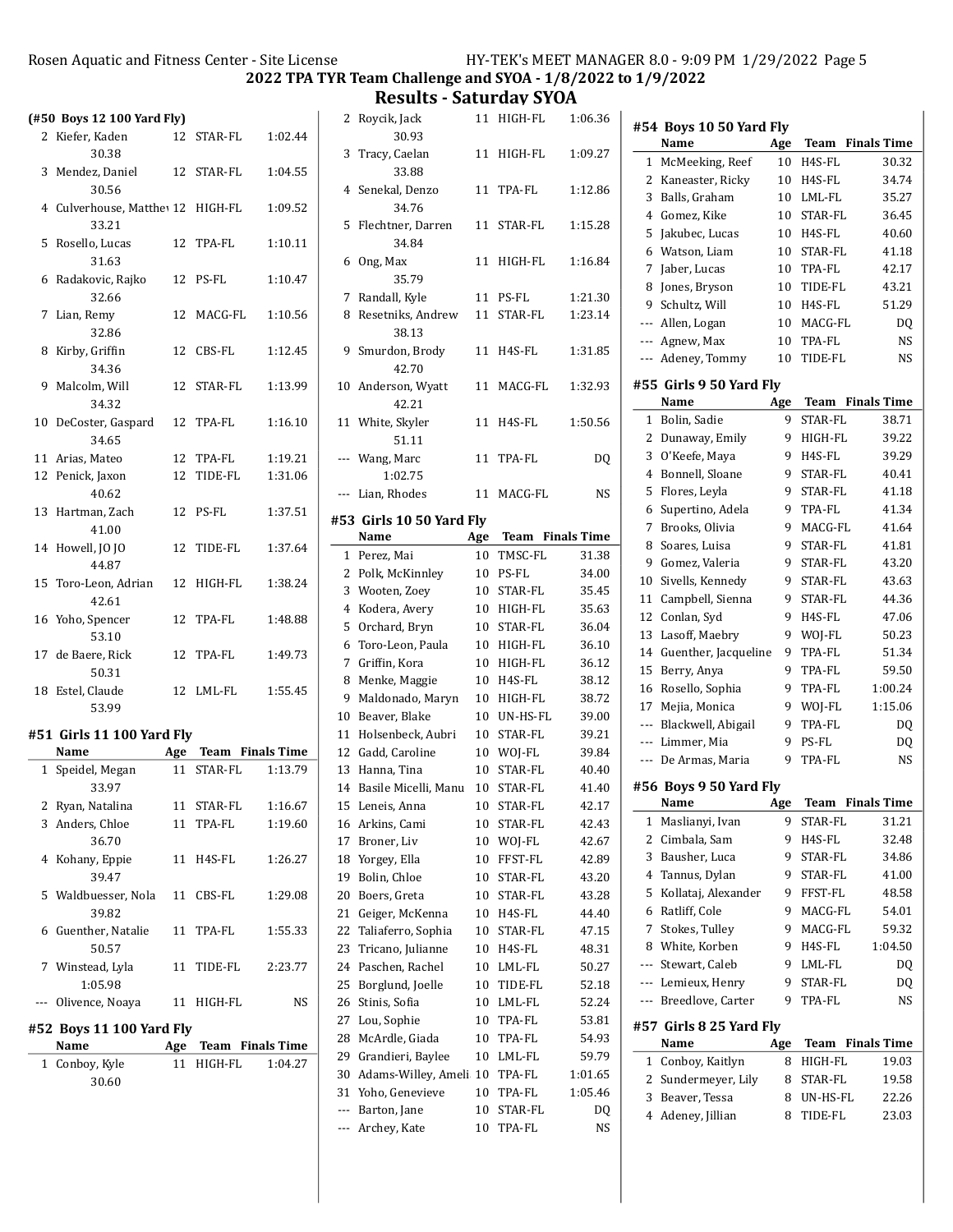2022 TPA TYR Team Challenge and SYOA - 1/8/2022 to 1/9/2022

Results - Saturday SYOA

|     |                           |     |                         | <b>2022 TPA</b>    |
|-----|---------------------------|-----|-------------------------|--------------------|
|     | (#57 Girls 8 25 Yard Fly) |     |                         |                    |
| 5   | Kaneaster, Marianne       | 8   | H4S-FL                  | 23.52              |
| 6   | Kopcikova, Mia            | 8   | FFST-FL                 | 23.57              |
|     | 7 Yorgey, Maddie          | 8   | FFST-FL                 | 24.60              |
| 8   | Pruemer, Scarlett         | 8   | UN-AM                   | 26.60              |
| 9   | Browning, Hannah          | 8   | TPA-FL                  | 29.47              |
| 10  | Tolos, Nychole            | 8   | LML-FL                  | 32.15              |
| 11  | Davis, Emily              | 8   | MACG-FL                 | 33.02              |
|     | 12 Simpson, Charlie       | 8   | TIDE-FL                 | 34.73              |
|     | 13 Lehner, Rylee          | 8   | LML-FL                  | 37.06              |
|     | 14 Marron, Eleanor        | 8   | TPA-FL                  | 38.23              |
|     | #58 Boys 8 25 Yard Fly    |     |                         |                    |
|     | Name                      | Age | Team                    | <b>Finals Time</b> |
| 1   | Hanna, Ryan               | 8   | STAR-FL                 | 23.70              |
|     | 2 Mejia, Ian              | 8   | WOJ-FL                  | 26.24              |
|     | 3 McMeeking, Mavericl     | 8   | H4S-FL                  | 30.19              |
|     | 4 Li, Sean                | 8   | TPA-FL                  | 35.53              |
| --- | Nelson Torres, Presto     | 8   | TPA-FL                  | <b>NS</b>          |
|     | #59 Girls U8 25 Yard Fly  |     |                         |                    |
|     | Name                      | Age | Team                    | <b>Finals Time</b> |
|     | 1 Bilby, Amelia           | 7   | TIDE-FL                 | 37.89              |
|     | 2 Smurdon, Michaela       | 6   | H4S-FL                  | 39.13              |
|     | 3 Lyon, Lucy              | 6   | TPA-FL                  | 46.16              |
|     | --- Arcomone, Sophia      | 6   | TPA-FL                  | NS                 |
|     | --- Archey, Lilly         | 6   | TPA-FL                  | NS                 |
|     | --- Trinidad, Olivia      | 7   | TPA-FL                  | <b>NS</b>          |
|     | #60 Boys U8 25 Yard Fly   |     |                         |                    |
|     | Name                      | Age | <b>Team</b> Finals Time |                    |
| 1   | Cimbala, Matthew          | 7   | H4S-FL                  | 17.99              |
|     | 2 Arseev, Dmitrii         | 7   | STAR-FL                 | 18.42              |
|     | 3 Muldoon, Mason          | 7   | H4S-FL                  | 21.38              |
| 4   | Bonnell, Liam             | 7   | STAR-FL                 | 21.96              |
| 5   | Bolin, Harrison           | 7   | STAR-FL                 | 22.61              |
| 6   | May Jr., Chris            | 7   | TPA-FL                  | 28.90              |
| 7   | Bausher, Nico             | 6   | <b>STAR-FL</b>          | 32.29              |
| 8   | Wang, Gary                | 6   | UN-TP-FL                | 41.08              |
|     | 9 Chassagne, Naiden       | 6   | TPA-FL                  | 1:20.72            |
|     | --- Chen, max             | 7   | TPA-FL                  | DQ                 |
|     | --- Michael, Colton       | 7   | LML-FL                  | DQ                 |
| --- | Ratliff, Ford             | 6   | MACG-FL                 | DQ                 |

| #61 Girls 12 100 Yard Free |  |  |
|----------------------------|--|--|

| Name                | Age |            | <b>Team</b> Finals Time |
|---------------------|-----|------------|-------------------------|
| 1 Nichols, Sophie   |     | 12 PS-FL   | 57.16                   |
| 27.53               |     |            |                         |
| 2 Hall, Leta        |     | 12 STAR-FL | 58.19                   |
| 27.81               |     |            |                         |
| 3 Taliaferro, Bella |     | 12 STAR-FL | 1:00.29                 |
| 28.94               |     |            |                         |
| 4 Berry, Madelyn    |     | 12 TPA-FL  | 1:01.42                 |
| 29.39               |     |            |                         |
| 5 Polk, Molly       |     | 12 PS-FL   | 1:03.94                 |
| 30.90               |     |            |                         |

--- Luber, Miles 5 TPA-FL DQ --- Shenoy, Riaan 7 PS-FL NS

|    | 6 Harmon, Delaney               |    | 12 HIGH-FL           | 1:04.18   |  |
|----|---------------------------------|----|----------------------|-----------|--|
|    | 7 Brown, Lindsey                |    | 12 CBS-FL            | 1:04.50   |  |
|    | 30.99                           |    |                      |           |  |
|    | 8 Ghanem, Zoe                   |    | 12 HIGH-FL           | 1:05.06   |  |
|    | 31.34                           |    |                      |           |  |
|    | 9 Bianco, Gisel                 |    | 12 H4S-FL            | 1:05.14   |  |
|    | 31.96                           |    |                      |           |  |
|    | 10 Spencer, Avery               |    | 12 HIGH-FL           | 1:05.53   |  |
|    | 31.96                           |    |                      |           |  |
|    | 11 Coleman, Aubrey              |    | 12 STAR-FL           | 1:06.70   |  |
|    | 31.92                           |    |                      |           |  |
|    | 12 Geiger, Sierra               |    | 12 H4S-FL            | 1:07.59   |  |
|    | 32.15                           |    |                      |           |  |
|    | 13 Dolan, Madeline              |    | 12 TIDE-FL           | 1:08.85   |  |
|    | 33.12                           |    |                      |           |  |
|    | 14 Lasser, Reese                |    | 12 STAR-FL           | 1:09.22   |  |
|    | 33.09                           |    |                      |           |  |
|    | 15 Randall, Saige               |    | 12 PS-FL             | 1:11.70   |  |
|    | 16 Inshan, Sana                 |    | 12 STAR-FL           | 1:13.55   |  |
|    | 35.18                           |    |                      |           |  |
|    | 17 Garibay, Aylin               | 12 | TPA-FL               | 1:13.60   |  |
|    | 34.64                           |    |                      |           |  |
|    | 18 Luznar, Hannah               |    | 12 H4S-FL            | 1:16.50   |  |
|    | 36.02                           |    |                      |           |  |
|    | 19 Grandieri, Taylor            |    | 12 LML-FL            | 1:20.80   |  |
|    | 39.32                           |    |                      |           |  |
| 20 |                                 | 12 | TPA-FL               | 1:22.35   |  |
|    | Shi, Jing<br>40.34              |    |                      |           |  |
|    |                                 |    | 12 MACG-FL           | 1:23.52   |  |
|    | 21 Allen, Ansley                |    |                      |           |  |
|    |                                 |    |                      |           |  |
|    | 38.90                           |    |                      |           |  |
|    | 22 Cushing, Claire              |    | 12 TPA-FL            | 1:34.91   |  |
|    | --- Li, Annie                   |    | 12 TPA-FL            | <b>NS</b> |  |
|    | --- Maddux, Megan               | 12 | TPA-FL               | <b>NS</b> |  |
|    | #62 Boys 12 100 Yard Free       |    |                      |           |  |
|    | <b>Name</b>                     |    | Age Team Finals Time |           |  |
|    | 1 Mendez, David                 | 12 | STAR-FL              | 54.38     |  |
|    | 26.32                           |    |                      |           |  |
|    | 2 Kiefer, Kaden                 |    | 12 STAR-FL           | 55.58     |  |
|    | 26.82                           |    |                      |           |  |
|    | 3 Mendez, Daniel                |    | 12 STAR-FL           | 55.89     |  |
|    | 27.18                           |    |                      |           |  |
|    | 4 Rosello, Lucas                | 12 | TPA-FL               | 57.30     |  |
|    | 27.62                           |    |                      |           |  |
| 5  | Radakovic, Rajko                |    | 12 PS-FL             | 59.76     |  |
|    | 28.59                           |    |                      |           |  |
| 6  | Culverhouse, Matthey 12 HIGH-FL |    |                      | 1:00.91   |  |
|    | 29.43                           |    |                      |           |  |
| 7  | DeCoster, Gaspard               | 12 | TPA-FL               | 1:01.17   |  |
|    | 29.65                           |    |                      |           |  |
| 8  | Combs, Xavier                   | 12 | LML-FL               | 1:02.95   |  |
|    | 30.72                           |    |                      |           |  |
|    | 9 Malcolm, Will                 |    | 12 STAR-FL           | 1:03.59   |  |
|    | 10 Penick, Jaxon                | 12 | TIDE-FL              | 1:05.92   |  |
|    | 31.25                           |    |                      |           |  |
| 11 | Khan, Noah                      |    | 12 PS-FL             | 1:06.39   |  |
|    | 31.94                           |    |                      |           |  |

|     | 12 Arias, Mateo<br>33.61      | 12  | TPA-FL                  | 1:07.32   |
|-----|-------------------------------|-----|-------------------------|-----------|
| 13  | Kirby, Griffin<br>32.23       | 12  | CBS-FL                  | 1:08.26   |
| 14  | Hartman, Zach<br>33.78        | 12  | PS-FL                   | 1:09.46   |
| 15  | Howell, JO JO<br>34.85        | 12  | TIDE-FL                 | 1:11.78   |
| 16  | Yoho, Spencer<br>37.59        | 12  | TPA-FL                  | 1:18.84   |
| 17  | Estel, Claude<br>43.32        | 12  | LML-FL                  | 1:26.66   |
| 18  | de Baere, Rick<br>1:31.78     | 12  | TPA-FL                  | 1:28.54   |
| 19  | Mejia, Ethan<br>41.35         | 12  | WOJ-FL                  | 1:30.13   |
| 20  | Antunes, Daniel<br>47.96      | 12  | TPA-FL                  | 1:40.93   |
|     | --- De Armas, Fernando        | 12  | TPA-FL                  | NS        |
| --- | Toro-Leon, Adrian             | 12  | HIGH-FL                 | <b>NS</b> |
|     | --- Diez, Alex                | 12  | LML-FL                  | <b>NS</b> |
|     | --- Bryskin, Ben              | 12  | TPA-FL                  | NS        |
|     | --- Garcia Santos, Santia; 12 |     | TPA-FL                  | NS        |
|     | #63 Girls 11 100 Yard Free    |     |                         |           |
|     | Name                          | Age | <b>Team</b> Finals Time |           |
| 1   | Anders, Chloe                 | 11  | TPA-FL                  | 1:03.04   |
|     | 30.45                         |     |                         |           |
| 2   |                               |     |                         |           |
|     | Robinson, Reese<br>31.10      | 11  | STAR-FL                 | 1:04.36   |
| 3   | Ryan, Natalina<br>31.89       | 11  | STAR-FL                 | 1:05.47   |
|     | 4 Zuba, Addison               | 11  | H4S-FL                  | 1:07.71   |
|     | 5 Pham, Nicole                | 11  | STAR-FL                 | 1:08.80   |
|     | 6 Parrish, Elizabeth<br>33.17 | 11  | STAR-FL                 | 1:09.09   |
|     | 7 Waldbuesser, Nola<br>33.17  | 11  | CBS-FL                  | 1:10.61   |
| 8   | Trainor, Ainsley<br>33.50     |     | 11 STAR-FL              | 1:11.50   |
| 9   | Power, Annabelle<br>35.42     |     | 11 H4S-FL               | 1:12.09   |
| 10  | Kohany, Eppie<br>34.55        | 11  | H4S-FL                  | 1:13.23   |
| 11  | Street, Olivia<br>38.09       | 11  | CBS-FL                  | 1:21.54   |
| 12  | Burdon, Haley<br>39.06        | 11  | WOJ-FL                  | 1:27.01   |
| 13  | Fang, Lucia<br>40.82          | 11  | TPA-FL                  | 1:27.47   |
|     | 14 Liu, Joanna                | 11  | TPA-FL                  | 1:28.47   |
| 15  | Landreth, Lauren<br>40.70     | 11  | HIGH-FL                 | 1:29.99   |
| 16  | Guenther, Natalie<br>44.28    | 11  | TPA-FL                  | 1:32.90   |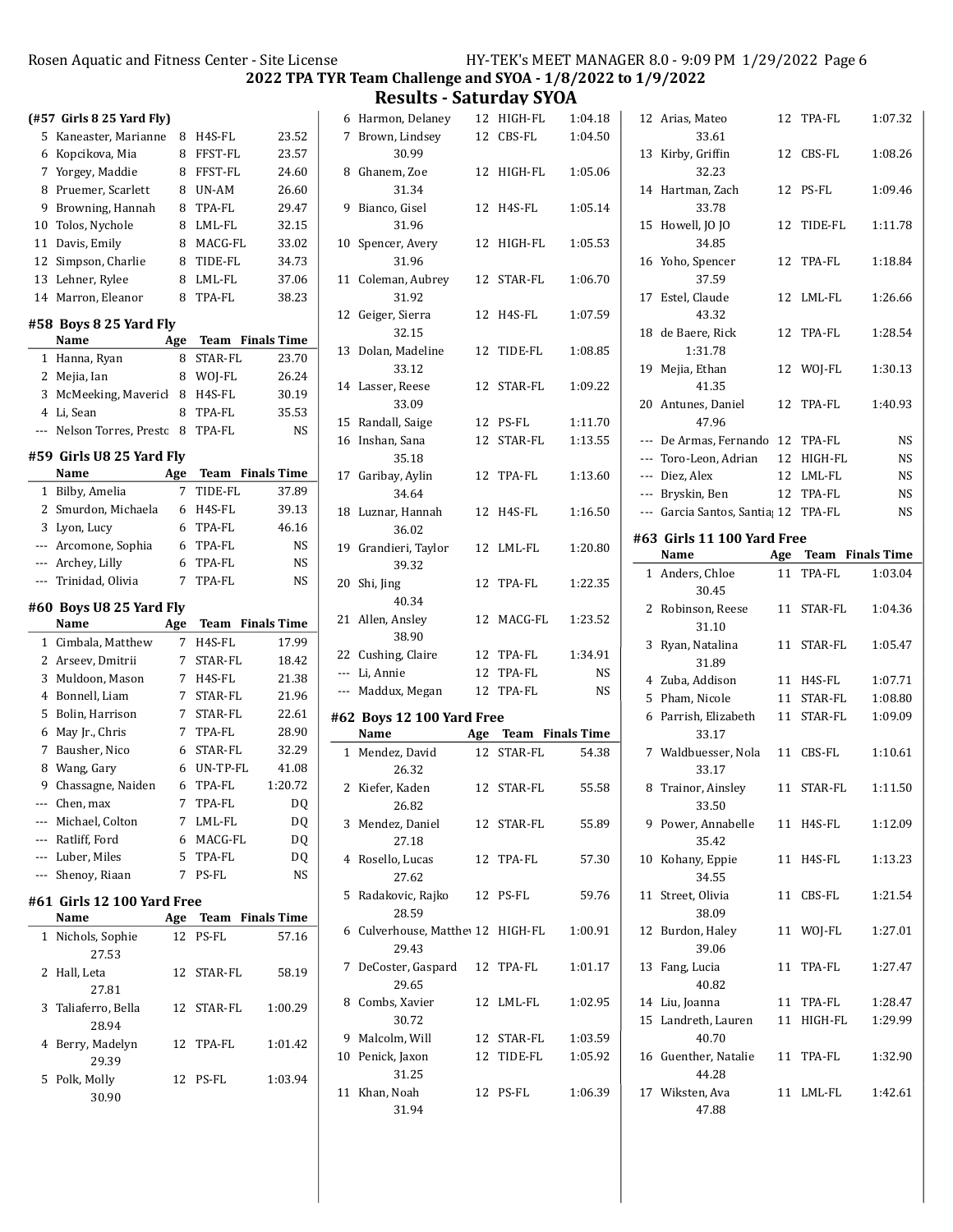Results - Saturday SYOA

| (#63 Girls 11 100 Yard Free) |     |            |                      |       | 3 Kodera, Avery                  |     | 10 HIGH-FL  | 30.67                   | 3 Supertino, Adela       |     | 9 TPA-FL   | 33.59                   |
|------------------------------|-----|------------|----------------------|-------|----------------------------------|-----|-------------|-------------------------|--------------------------|-----|------------|-------------------------|
| 18 Winstead, Lyla            |     | 11 TIDE-FL | 1:45.07              |       | 4 Polk, McKinnley                |     | 10 PS-FL    | 31.00                   | 4 Bonnell, Sloane        |     | 9 STAR-FL  | 35.34                   |
| 50.64                        |     |            |                      | 5     | Barton, Jane                     | 10  | STAR-FL     | 31.10                   | 5 Conlan, Syd            |     | 9 H4S-FL   | 35.47                   |
| 19 Miller, Charlotte         |     | 11 LML-FL  | 1:50.68              |       | 6 Griffin, Kora                  | 10  | HIGH-FL     | 32.38                   | 6 Brooks, Olivia         | 9   | MACG-FL    | 35.48                   |
| 51.63                        |     |            |                      |       | 7 Beaver, Blake                  |     | 10 UN-HS-FL | 32.45                   | 7 Berry, Anya            |     | 9 TPA-FL   | 35.93                   |
| --- Santiago, Lea            |     | 11 STAR-FL | NS                   |       | 8 Gadd, Caroline                 |     | 10 WOJ-FL   | 32.53                   | 8 Flores, Leyla          |     | 9 STAR-FL  | 36.12                   |
| --- Barsoum, Perla           |     | 11 TPA-FL  | <b>NS</b>            |       | 9 Toro-Leon, Paula               |     | 10 HIGH-FL  | 32.99                   | 9 Bolin, Sadie           |     | 9 STAR-FL  | 36.23                   |
| --- Olivence, Noaya          |     | 11 HIGH-FL | <b>NS</b>            |       | 10 Basile Micelli, Manu          |     | 10 STAR-FL  | 33.27                   | 10 Soares, Luisa         |     | 9 STAR-FL  | 36.24                   |
|                              |     |            |                      |       | 11 Wooten, Zoey                  |     | 10 STAR-FL  | 33.44                   | 11 Lasoff, Maebry        |     | 9 WOJ-FL   | 36.79                   |
| #64 Boys 11 100 Yard Free    |     |            |                      | 12    | Menke, Maggie                    |     | 10 H4S-FL   | 34.11                   | 12 O'Keefe, Maya         |     | 9 H4S-FL   | 36.84                   |
| Name                         |     |            | Age Team Finals Time |       | 13 Bolin, Chloe                  |     | 10 STAR-FL  | 34.24                   | 13 Blackwell, Abigail    |     | 9 TPA-FL   | 38.57                   |
| 1 Conboy, Kyle               |     | 11 HIGH-FL | 57.86                |       | 14 Leneis, Anna                  |     | 10 STAR-FL  | 34.31                   | 14 Gomez, Valeria        |     | 9 STAR-FL  | 38.72                   |
| 28.49                        |     |            |                      | 15    | Geiger, McKenna                  |     | 10 H4S-FL   | 35.73                   | 15 Sivells, Kennedy      |     | 9 STAR-FL  | 38.92                   |
| 2 Ong, Max                   |     | 11 HIGH-FL | 58.61                |       | 16 Maldonado, Maryn              |     | 10 HIGH-FL  | 36.08                   | 16 Rosello, Sophia       |     | 9 TPA-FL   | 39.21                   |
| 29.01                        |     |            |                      | 17    | Boers, Greta                     |     | 10 STAR-FL  | 36.15                   | 17 Guenther, Jacqueline  |     | 9 TPA-FL   | 41.68                   |
| 3 Roycik, Jack               |     | 11 HIGH-FL | 59.28                |       | 18 Arkins, Cami                  |     | 10 STAR-FL  | 36.19                   | 18 Mejia, Monica         |     | 9 WOJ-FL   | 49.02                   |
| 28.76                        |     |            |                      |       | 19 Holsenbeck, Aubri             |     | 10 STAR-FL  | 36.21                   | 19 Limmer, Mia           |     | 9 PS-FL    | 49.23                   |
| 4 Tracy, Caelan              |     | 11 HIGH-FL | 59.80                |       | 20 Yorgey, Ella                  |     | 10 FFST-FL  | 36.59                   | 20 Antunes, Chloe        |     | 9 TPA-FL   | 54.78                   |
| 29.11                        |     |            |                      |       | 21 Broner, Liv                   |     | 10 WOJ-FL   | 37.19                   | --- De Armas, Maria      |     | 9 TPA-FL   | <b>NS</b>               |
| 5 Senekal, Denzo             |     | 11 TPA-FL  | 1:02.56              |       | 22 Hanna, Tina                   |     | 10 STAR-FL  | 37.88                   |                          |     |            |                         |
| 30.36                        |     |            |                      |       | 23 Tricano, Julianne             |     | 10 H4S-FL   | 39.76                   | #68 Boys 9 50 Yard Free  |     |            |                         |
| 6 Flechtner, Darren          |     | 11 STAR-FL | 1:07.61              |       | 24 Borglund, Joelle              |     | 10 TIDE-FL  | 40.75                   | Name                     | Age |            | <b>Team</b> Finals Time |
| 31.69                        |     |            |                      |       | 25 McArdle, Giada                |     | 10 TPA-FL   | 40.93                   | 1 Maslianyi, Ivan        |     | 9 STAR-FL  | 29.31                   |
| 7 Randall, Kyle              |     | 11 PS-FL   | 1:08.86              | 26    | Grandieri, Baylee                |     | 10 LML-FL   | 41.86                   | 2 Bausher, Luca          |     | 9 STAR-FL  | 29.98                   |
| 31.74                        |     |            |                      | 27    | Taliaferro, Sophia               |     | 10 STAR-FL  | 41.90                   | 3 Cimbala, Sam           |     | 9 H4S-FL   | 30.28                   |
| 8 Flores III, Angel          |     | 11 STAR-FL | 1:09.18              | 28    | Lou, Sophie                      |     | 10 TPA-FL   | 43.01                   | 4 Kollataj, Alexander    |     | 9 FFST-FL  | 34.83                   |
| 32.72                        |     |            |                      | 29    | Stinis, Sofia                    |     | 10 LML-FL   | 44.03                   | 5 Tannus, Dylan          |     | 9 STAR-FL  | 36.35                   |
| 9 Sullivan, Robert           |     | 11 HIGH-FL | 1:12.24              | 30    | Paschen, Rachel                  |     | 10 LML-FL   | 44.79                   | 6 Ratliff, Cole          |     | 9 MACG-FL  | 38.61                   |
| 35.13                        |     |            |                      |       | 31 Adams-Willey, Ameli 10 TPA-FL |     |             | 48.65                   | 7 Lemieux, Henry         |     | 9 STAR-FL  | 38.79                   |
| 10 Anderson, Wyatt           |     | 11 MACG-FL | 1:13.27              |       | 32 Yoho, Genevieve               |     | 10 TPA-FL   | 49.45                   | 8 Stokes, Tulley         |     | 9 MACG-FL  | 41.34                   |
| 34.00                        |     |            |                      |       | --- Archey, Kate                 |     | 10 TPA-FL   | <b>NS</b>               | 9 Stewart, Caleb         |     | 9 LML-FL   | 50.27                   |
| 11 Resetniks, Andrew         |     | 11 STAR-FL | 1:13.73              |       |                                  |     |             |                         | --- Breedlove, Carter    |     | 9 TPA-FL   | <b>NS</b>               |
| 12 White, Skyler             |     | 11 H4S-FL  | 1:16.38              |       | #66 Boys 10 50 Yard Free         |     |             |                         | --- White, Korben        |     | 9 H4S-FL   | <b>NS</b>               |
| 37.18                        |     |            |                      |       | Name                             | Age |             | Team Finals Time        | #69 Girls 8 25 Yard Free |     |            |                         |
| 13 Smurdon, Brody            |     | 11 H4S-FL  | 1:18.42              |       | 1 McMeeking, Reef                |     | 10 H4S-FL   | 26.92                   | Name                     | Age |            | <b>Team</b> Finals Time |
| 37.50                        |     |            |                      |       | 2 Kaneaster, Ricky               |     | 10 H4S-FL   | 30.16                   | 1 Sundermeyer, Lily      |     | 8 STAR-FL  | 16.64                   |
| 14 Saeed, Teym               |     | 11 PS-FL   | 1:21.97              |       | 3 Jakubec, Lucas                 |     | 10 H4S-FL   | 30.23                   | 2 Kaneaster, Marianne    |     | 8 H4S-FL   | 17.32                   |
| 39.46                        |     |            |                      |       | 4 Balls, Graham                  |     | 10 LML-FL   | 31.89                   | 3 Adeney, Jillian        |     | 8 TIDE-FL  | 17.73                   |
| 15 Lian, Rhodes              |     | 11 MACG-FL | 1:24.37              |       | 5 Gomez, Kike                    |     | 10 STAR-FL  | 32.85                   | 4 Kopcikova, Mia         |     | 8 FFST-FL  | 17.76                   |
| 38.74                        |     |            |                      |       | 6 Watson, Liam                   |     | 10 STAR-FL  | 34.93                   | 5 Beaver, Tessa          |     | 8 UN-HS-FL | 18.85                   |
| 16 Ratliff, Owen             |     | 11 MACG-FL | 1:25.66              |       | 7 Jaber, Lucas                   |     | 10 TPA-FL   | 35.63                   | 6 Conboy, Kaitlyn        |     | 8 HIGH-FL  | 19.03                   |
| 39.28                        |     |            |                      |       | 8 Jones, Bryson                  |     | 10 TIDE-FL  | 35.82                   | 7 Yorgey, Maddie         |     | 8 FFST-FL  | 19.37                   |
| 17 Moore, Logan              |     | 11 MACG-FL | 1:31.02              |       | 9 Schultz, Alan                  |     | 10 H4S-FL   | 38.30                   | 8 Pruemer, Scarlett      |     | 8 UN-AM    | 19.90                   |
| 18 Pruemer, Max              |     | 11 UN-AM   | 1:34.12              |       | 10 Schultz, Will                 |     | 10 H4S-FL   | 38.31                   | 9 Davis, Emily           |     | 8 MACG-FL  | 23.63                   |
| 41.30                        |     |            |                      |       | 11 Arrindell, Gabriel            |     | 10 MACG-FL  | 40.99                   | 10 Tolos, Nychole        |     | 8 LML-FL   | 23.81                   |
| 19 Grigaliunas, Kyan         |     | 11 TPA-FL  | 1:38.35              |       | 12 Allen, Logan                  |     | 10 MACG-FL  | 41.57                   | 11 Browning, Hannah      |     | 8 TPA-FL   | 24.87                   |
| 45.67                        |     |            |                      |       | 13 Zipper, Remy                  |     | 10 LML-FL   | 45.71                   | 12 Lehner, Rylee         |     | 8 LML-FL   | 25.24                   |
| 20 Wang, Marc                |     | 11 TPA-FL  | 1:39.93              |       | 14 Li, Christian                 |     | 10 LML-FL   | 47.23                   | --- Antoine, Elle        |     | 8 TPA-FL   | <b>NS</b>               |
| 46.63                        |     |            |                      | 15    | Tolos, Nolan                     |     | 10 LML-FL   | 48.39                   |                          |     |            |                         |
| 21 Makki, Eyad               |     | 11 TPA-FL  | 2:16.98              | 16    | Hardney, Noah                    | 10  | TPA-FL      | 1:14.81                 | #70 Boys 8 25 Yard Free  |     |            |                         |
| 1:01.92                      |     |            |                      | $---$ | Ghosh, Veer                      | 10  | TPA-FL      | NS                      | Name                     | Age |            | Team Finals Time        |
| --- Gerkin, Tommy            |     | 11 FFST-FL | NS                   | ---   | Adeney, Tommy                    | 10  | TIDE-FL     | NS                      | 1 Hanna, Ryan            |     | 8 STAR-FL  | 18.05                   |
| #65 Girls 10 50 Yard Free    |     |            |                      | $---$ | Agnew, Max                       |     | 10 TPA-FL   | NS                      | 2 Olusanya, Sam          |     | 8 WOJ-FL   | 18.52                   |
| Name                         | Age |            | Team Finals Time     |       | #67 Girls 9 50 Yard Free         |     |             |                         | 3 McMeeking, Mavericl    |     | 8 H4S-FL   | 18.90                   |
| 1 Perez, Mai                 |     | 10 TMSC-FL | 28.80                |       | Name                             | Age |             | <b>Team</b> Finals Time | 4 Tricano, Michael       |     | 8 H4S-FL   | 19.86                   |
| 2 Orchard, Bryn              |     | 10 STAR-FL | 30.07                |       | 1 Dunaway, Emily                 |     | 9 HIGH-FL   | 32.13                   | 5 Mejia, Ian             |     | 8 WOJ-FL   | 21.43                   |
|                              |     |            |                      |       | 2 Campbell, Sienna               |     | 9 STAR-FL   | 32.85                   | 6 Li, Sean               |     | 8 TPA-FL   | 22.47                   |
|                              |     |            |                      |       |                                  |     |             |                         |                          |     |            |                         |